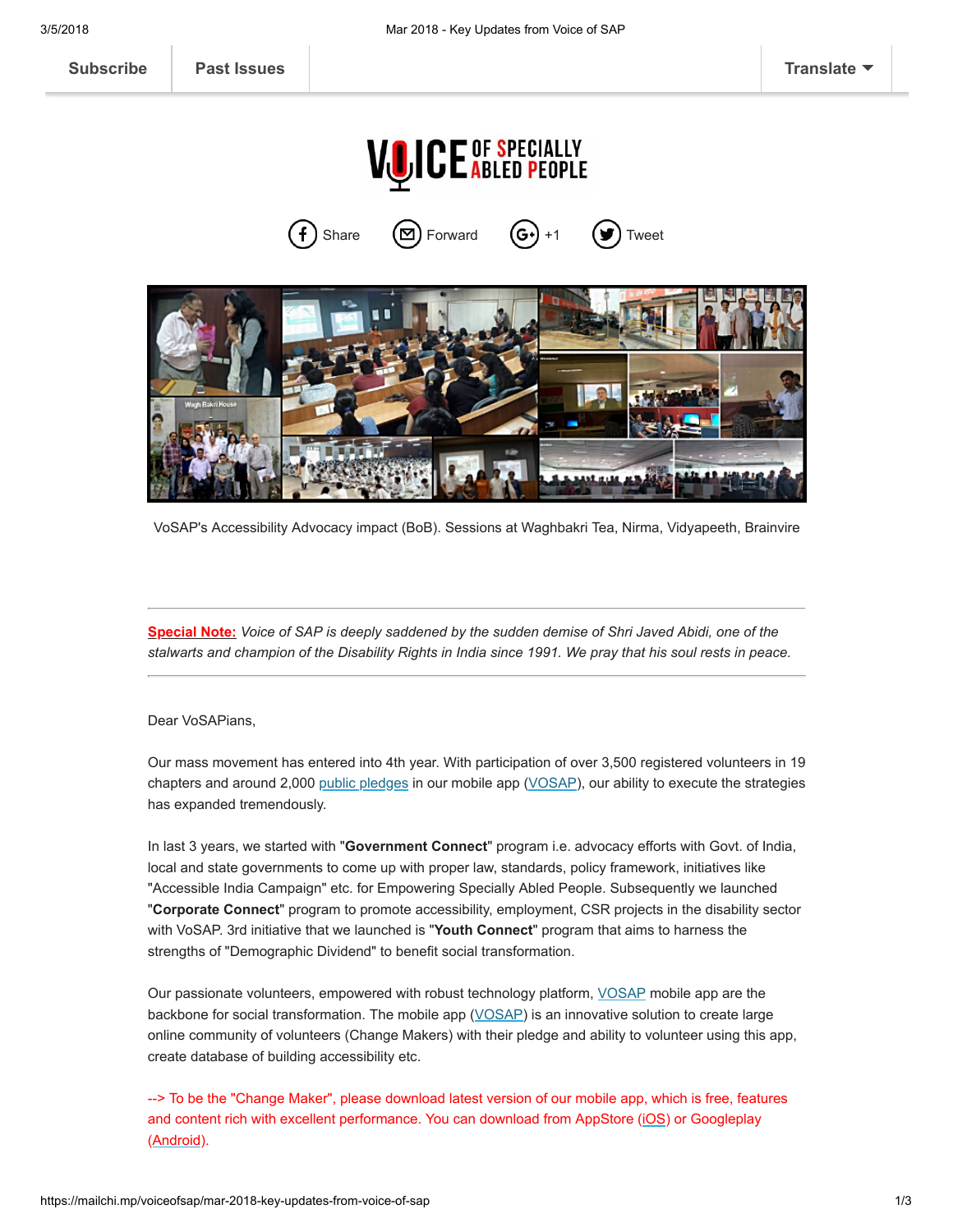## Voi[ce of SAP is receiving g](https://us9.campaign-archive.com/home/?u=5e35d9fe3aa359a6d15a1b1d7&id=3e938fc60b)enerous donations from our volunteer community including business leaders [Subscribe](http://eepurl.com/bT1EYX) | Past Issues

## like Shri Ukaas [Shri Uka Solanki](http://www.bigsaverfoods.com/) (owner of retail chain in the US - Big Saver Foods), Shri Piyushbai Desain Desain Desain Desain Desain Desain Desain Desain Desain Desain Desain Desain Desain Desain Desain Desain Desain De

(Chairman of Waghbakri tea) and several others. Key is that our volunteers bring their resources - time, money, connections and talent for Voice of SAP.

Activities in last 3 months:

1. [Youth Connect:](https://www.voiceofsap.org/news/nirma-uni-1st-join-vosaps-youth-connect-program/) Voice of SAP has developed program that inspires youth to do measured volunteer work for VoSAP mission. This includes taking pledge, inspiring others, contributing to building accessibility database with VOSAP mobile app and embracing inclusive goals. VoSAP volunteers have started [reaching out to several colleges in Ahmedabad and conducted 2 workshops \(Nirma University and Gujarat](https://www.voiceofsap.org/news/gujarat-vidyapeeth-students-joins-vosap-mission/) Vidyapeeth, founded in 1920 by Mahatma Gandhi ji) wherein our volunteer - life coach, motivational speaker Manisha ji has inspired over 400 graduate/master degree students to take VoSAP pledge. Bangalore and Indore based VoSAPians (motivational speakers) have also come up with their interest and plans to reach thousands of students in their cities.

2. Government Connect: In Feb 2018, we followed up and provided answers, details to the questions raised by Chief Minister of Gujarat's office so that they can agree, go ahead with final approval of the "Comprehensive Policy for People with Disability". We appreciate state government's commitment for Divyang jan and request approval and release of this policy, in line with new law RPDA 2016.

3. Corporate Connect: [Bank of Baroda, Ahmedabad](https://www.voiceofsap.org/news/vosap-impact-bank-baroda-started-upgrading-accessibility/) region issued circular to branches to upgrade them with ramps and work with Voice of SAP volunteers. As a result, 1st branch in [Ghatlodiya, Ahmedabad](https://www.voiceofsap.org/news/vosap-impact-bank-baroda-started-upgrading-accessibility/) was upgraded, made accessible. Several other branches have started reaching out to VoSAP volunteers.

4. Corporate Connect: Subsequent to our meetings with 10 corporate leaders in November 2017, we have started seeing follow up actions and requests to VoSAP for guiding them through for actual process of employing Specially Abled People, doing accessibility audit of their offices etc. Collectively, over 500 Divyang jan will benefit and we hope that such requests, demand will keep growing.

5. Corporate Connect: [Brainvire,](https://www.voiceofsap.org/gallery/brainvire-employees-joins-vosap-mission/) Mumbai based IT services company has launched VoSAP program during celebrations of Jan 26, India's republic day. 230 employees took VoSAP pledge to become "change maker" and promote accessibility etc. in their local community.

We need volunteers who are professionals, retired experts in the following areas to undertake high impact VoSAP tasks. Please respond to this email with your expertise and we will contact you.

- 1. Content and story writer
- 2. Motivational speakers
- 3. Accessibility Auditors/experts
- 4. VDO editors and producers
- 5. Social media experts

We have several volunteer tasks and projects for volunteers.

Join our *[passionate](http://voiceofsap.com/wp-login.php?action=register) team of volunteers* at [www.voiceofsap.org](http://www.voiceofsap.com/)